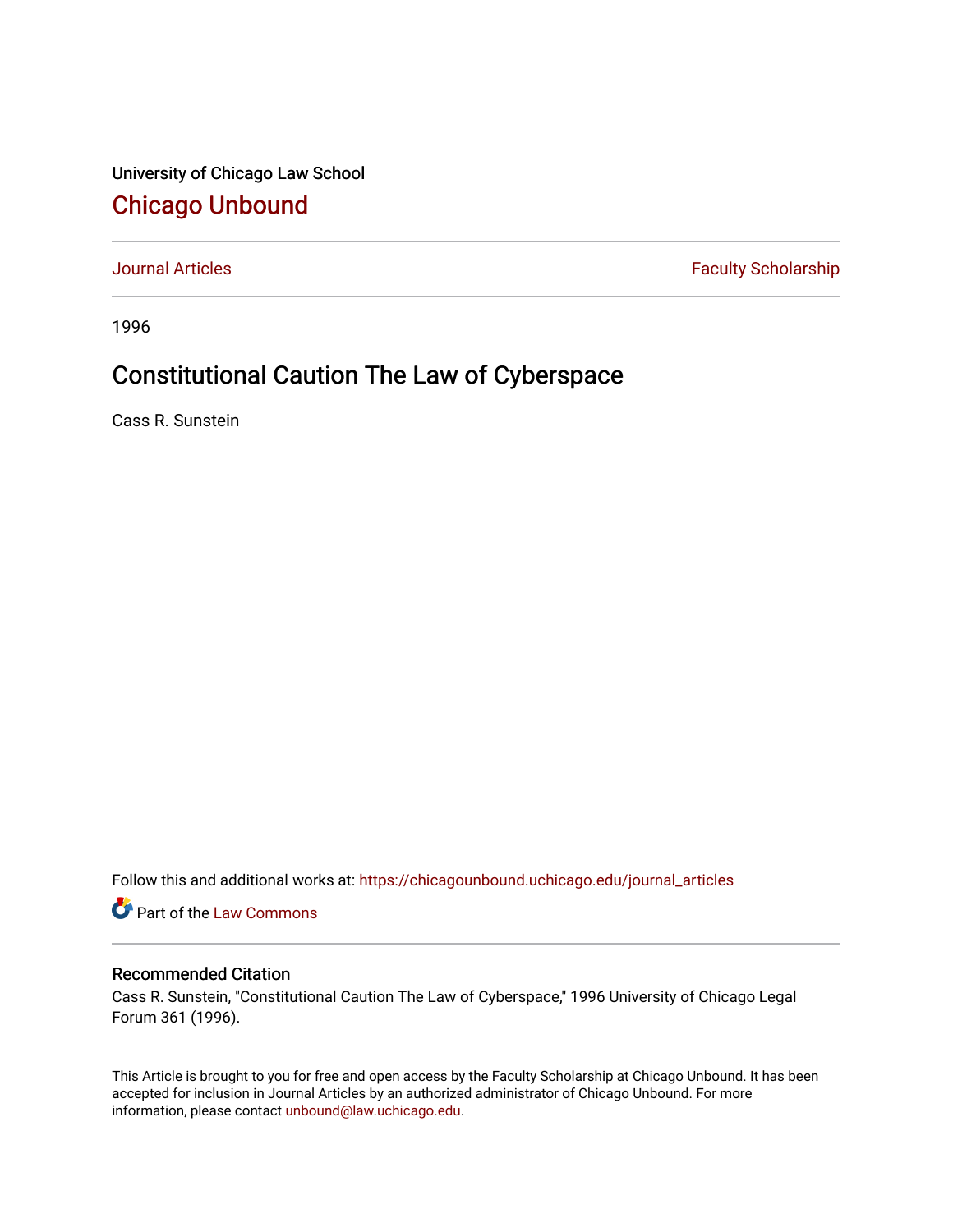# **Constitutional Caution**

#### *Cass R. Sunsteint*

#### I. GOVERNMENT FAILURE AND CONSTITUTIONAL FALURE

Begin with a platitude: When government attempts to regulate the market, many things may go wrong. In the familiar litany, regulation may be counterproductive, producing outcomes that defeat the aspirations of well-meaning reformers. Or, regulation may be futile, as the market adapts to the relevant initiatives. Or, regulation may produce unanticipated harmful consequences. All of these results may follow from the regulators' incomplete understanding of the system into which they are attempting to intervene. This is not an argument that government should never intervene in markets. But it is certainly a reason for caution, for attempting to acquire a good deal of information, and for proceeding in an experimental, nondogmatic way.

It is less often recognized that constitutional law can have similar problems. Supreme Court decisions may be counterproductive. If it is understood as a case about gender equality, *Roe v Wade'* is a possible example since the Court's decision may well have damaged the effort to produce gender equality.<sup>2</sup> Or Supreme Court decisions may be futile. Sometimes Fourth Amendment decisions seem to have this feature; it is far from clear that police officers comply as a matter of course with Supreme Court pronouncements about Fourth Amendment requirements. Supreme Court decisions may also have harmful unanticipated consequences. This is true, for example, of many efforts in the area of judge-led social reform.'

t Karl N. Llewellyn Distinguished Service Professor of Jurisprudence, University of Chicago.

<sup>&</sup>lt;sup>1</sup> 410 US 113 (1973).

**<sup>2</sup>** See Gerald N. Rosenberg, *The Hollow Hope: Can Courts Bring About Social Change?* 339-41 (University of Chicago Press, 1993); Ruth Bader Ginsburg, *Some Thoughts on Autonomy and Equality in Relation to* Roe v. Wade, 63 NC L Rev 373, 381-83 (1985).

**<sup>&#</sup>x27;** See Donald L. Horowitz, *The Courts and Social Policy* (Brookings Institution, 1977).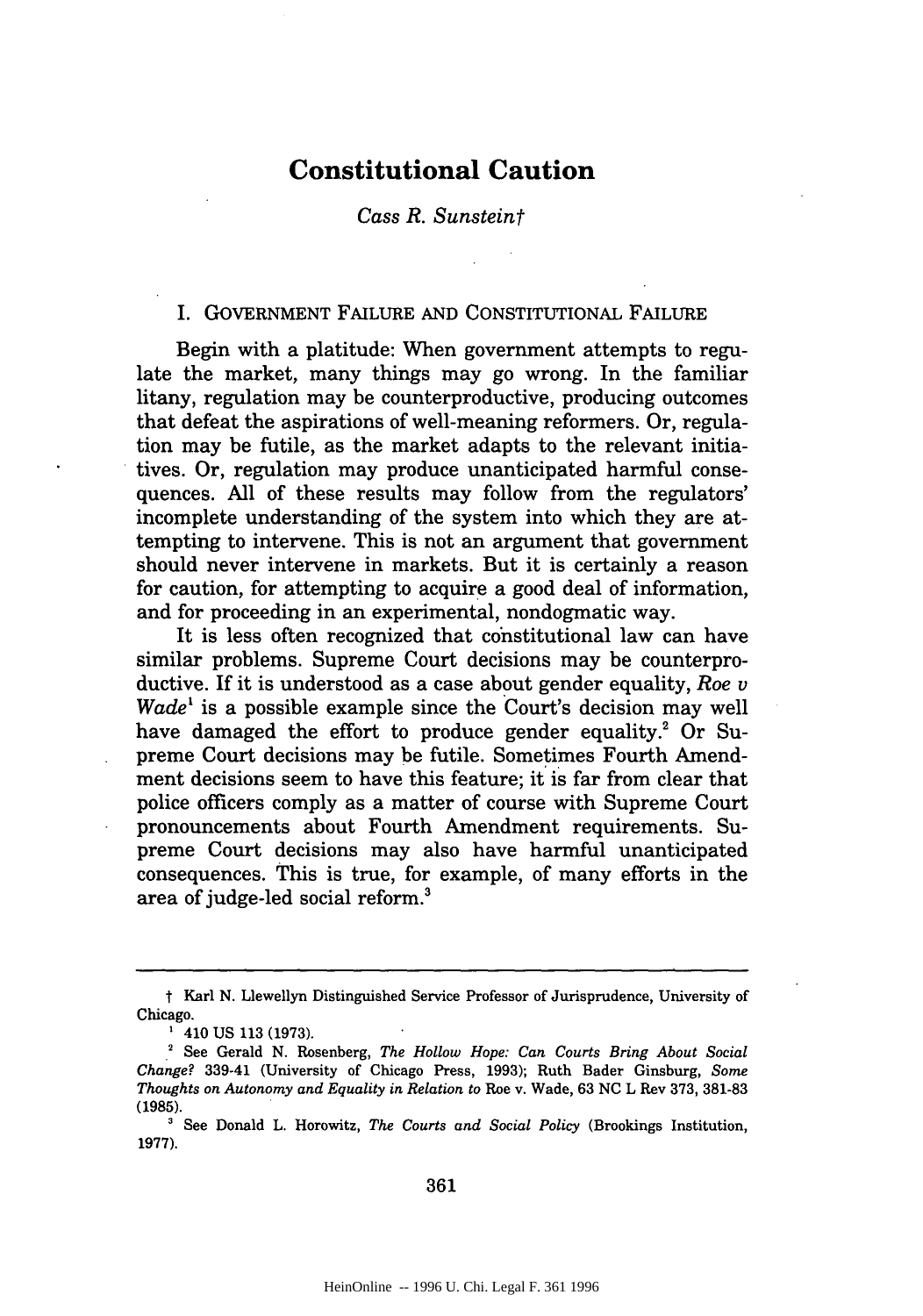#### 362 *THE UNIVERSITY OF CHICAGO LEGAL FORUM* [1996:

Justice Holmes's work on constitutional law was built largely on seeing the political process as a kind of market, subject, like other markets, to forces of supply and demand." As a regulator of the political market, the Supreme Court may reach decisions that reflect ignorance of relevant factors. Because they interfere with the political market, Supreme Court decisions may also disturb some kind of social equilibrium. It is ironic but true that many people alert to the problems with government interference with economic markets are quite sanguine about Supreme Court interference with political markets.' This was true in the 1920s when constitutional law assumed center stage in debates over regulation of new and old markets.<sup>6</sup> It is true as the twenty-first century approaches, as constitutional law takes center stage in debates over new communications markets, prominently including the Internet.

In some areas, the Supreme Court, firmly aware of its own limitations and perhaps aware of the marketlike nature of politics, operates *casuistically.* It avoids broad rules. It is aware of underlying complexities of both fact and value. In the area of affirmative action, this has been the Court's preferred course.<sup>7</sup> The Court has avoided simple rules. Its decisions have been highly case specific. The democratic process has been given a lot of room to maneuver.

I suggest that this casuistical model makes sense for cyberspace.' This is so for two reasons. First, underlying values are in flux and not simple to sort out. There is, for example, a large debate over the regulation of pornography, especially pornography about and for children, on the Internet. There is also a large debate about the relationships among the Internet, children, and parental control.<sup>9</sup> It is also unclear that the Court's

6 See Geoffrey R. Stone, et al, *Constitutional Law* 167 (Little Brown, 2d ed 1991).

See Robert A. Sirico, *Don't Censor The Internet,* Forbes 48 (July 29, 1996); James Coates, *Firms Can Clean Up By Blocking Web's Smut; Parents First Target of Censoring Software,* Chi Tribune 1, sec 4 (July 29, 1996); Zoe Lofgren, *Free For All: Parents Against Surfing,* Wash Post A17 (July 20, 1996) (op/ed piece).

See Yosal Rogat, *The Judge as Spectator,* 31 U Chi L Rev 213 (1964).

See Richard **A.** Epstein, *Takings: Private Property and the Power of Eminent Domain* (Harvard University Press, 1985). See also Bernard H. Siegan, *Economic Liberties and the Constitution* (University of Chicago Press, 1980).

See Cass R. Sunstein, *Political Deliberation and the Supreme Court,* 84 Cal L Rev (forthcoming, July 1996); Cass R. Sunstein, *Foreword: Leaving Things Undecided,* Harv L Rev (forthcoming, Nov 1996).

**<sup>&#</sup>x27;** As the Court concluded in *Denver Area Educational Telecommunications Consortium, Inc. v FCC,* 116 **S** Ct 2374 (1996), a decision reached after this essay was initially written.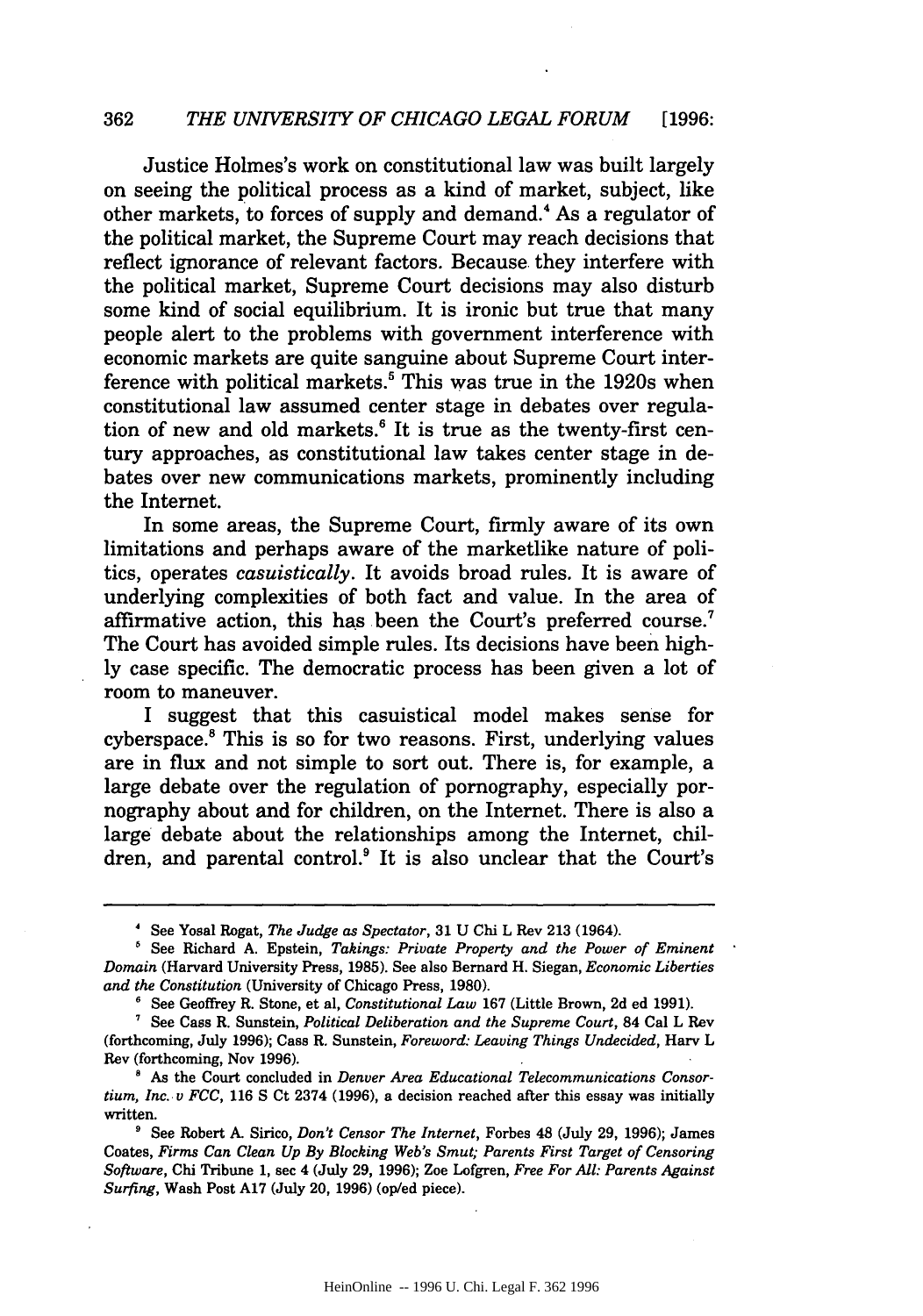free speech doctrine-founded on the categories of viewpointbased, content-based, and content-neutral regulation-makes complete sense. If, for example, the government attempts to promote educational and public-affairs programming, it is acting on a content-discriminatory basis, but are its actions for that reason illegitimate?

The problem is not limited to values. On the underlying facts, things are changing very rapidly, and courts know relatively little; but the facts are crucial to the analysis. The new communications technologies in general are a good example. If cable television flourishes, will ordinary broadcasters be at risk in a way that threatens free programming?<sup>10</sup> Courts are not likely to be in a good position to answer this question. This was the key problem in the *Turner* case,<sup>11</sup> and while there is reason to think that interest-group pressures underlay the relevant statute, predictive issues are not, in general, well-suited to judicial resolution. In such circumstances the Court does best if it proceeds cautiously and with humility, allowing some room for political judgment and maneuvering in a setting that is in such flux. $12$ 

In the area of cyberspace, there is a related but more general issue. I believe that the First Amendment is sometimes playing substantially the same role with respect to the communications market as did the Fourteenth Amendment with respect to the labor market in the period from 1905 through 1936.<sup>13</sup> In that period, questions about minimum-wage and maximum-hour laws, or efforts to protect labor unions, were answered in significant part by asking: What does the Due Process Clause say on such questions?<sup>14</sup> In retrospect we can see that this was a bad way to proceed-that it would have been much better to dispense with lawyers and cases and to focus instead on underlying questions of fact and value, questions for which purely legal tools are inadequate. The problems of policy should be solved by people who understand problems of policy, not by lawyers skilled in reading Supreme Court opinions.

<sup>&</sup>lt;sup>10</sup> See *Turner Broadcasting System, Inc. v FCC*, 512 US 622 (1994), reh'g denied 115 S Ct 30 (1994).

**<sup>&</sup>quot;** Id (holding that government may regulate cable operators with must-carry obligations provided such regulations do not suppress substantially more speech than necessary to make television broadcast viable).

<sup>&</sup>lt;sup>12</sup> See Lawrence Lessig, *The Path of Cyberlaw*, 104 Yale L J 1743 (1995), suggesting an approach quite similar to what I am suggesting here. I am indebted to Professor Lessig for valuable discussion.

**<sup>&</sup>quot;** Stone, et al, *Constitutional Law* at 786 (cited in note 6). **<sup>14</sup>**Id.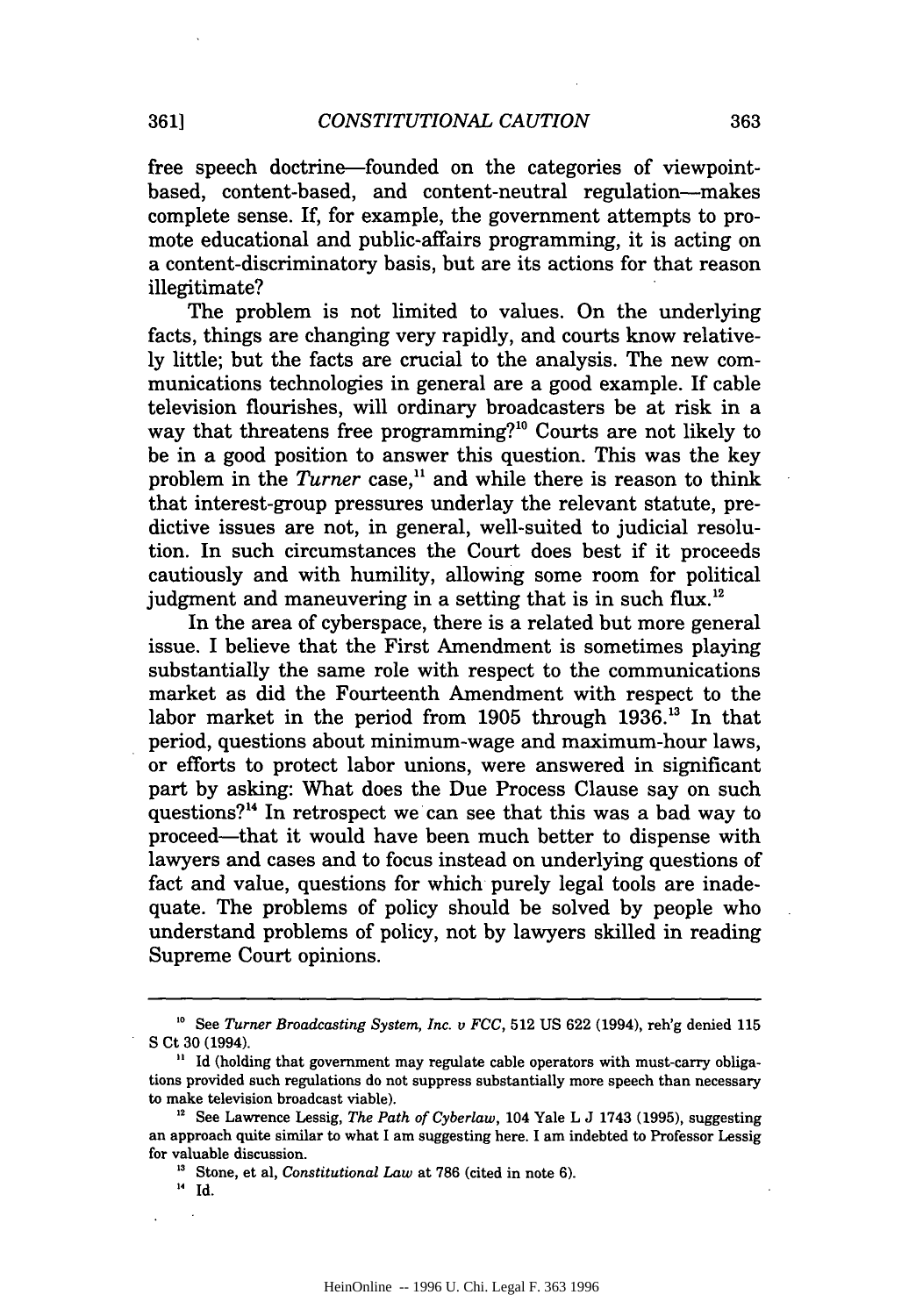#### 364 *THE UNIVERSITY OF CHICAGO LEGAL FORUM* [1996:

To some extent, the same is true for cyberspace. Too often, hard questions are answered by consulting previous cases, as if the First Amendment, judicially understood, supplies the foundations for choosing regulatory policy for the emerging speech market. Of course the First Amendment has a good deal to say about legitimate regulatory strategies. Obviously, some such strategies would violate the First Amendment. But the relevant questions are first and foremost ones of policy rather than constitutional law; courts and judges would do well to remember this point.

### II. EXAMPLES OF POTENTIAL AREAS OF REGULATION

#### A. Child Pornography, Obscenity, Parental Control

Consider a few examples. With the touch of a button, it is now possible to reach millions of people, whether or not they want to be reached. Libelous statements, commercial messages, hate speech, child pornography, threats-the cost of sending all of these to millions is very low. This simple fact may make it necessary to rethink constitutional categories. There has been particular concern recently about the free availability of sexually explicit materials on the Internet, especially in the context of materials soliciting, involving, or available to children."5 Perhaps the government should be allowed to regulate not only child pornography, and not only obscenity, but a somewhat broader range of materials because of the distinctive interest in protecting children.<sup>16</sup> At least the Court's obscenity doctrine bears uncertainly on this question, and mechanical use of that doctrine may produce error. It is important to get a sense of the nature of the underlying problem before reaching confident conclusions.<sup>17</sup>

<sup>&</sup>lt;sup>15</sup> The increasing attention being given to pornography on the Internet is evidenced by the fact that from Spring 1991 to January 24, 1994, Lexis-Nexis listed only 69 articles on this subject, as contrasted with 3,451 articles on this subject entered from January 24, 1994 to January 24, 1996.

<sup>&</sup>lt;sup>16</sup> See S 314, 104th Cong, 1st Sess (Jan 30, 1995) in 141 Cong Rec S 1953 (Feb 1, 1995). Popularly known as the Communications Decency Act of 1995, was introduced by Senator Jim Exon (D-Neb) in the United States Senate and enacted into law January 31, 1996 as the Communications Decency Act of 1996. Pub L No 104-104, 110 Stat 133 (1996), amending 47 **USC** § 223. Its definition of "harm to children," goes beyond obscenity to include, for example, materials that contain "indecency or nudity." **Id,** amending 47 **USC** § 223(a)(1)(A)(ii). This provision extends far beyond current law. Portions of the Communications Decency Act of **1996** were declared unconstitutional in *ACLU v Reno,* **929** F Supp 824 **(ED** Pa **1996)** and in *Shea v Reno,* **930** F Supp **916 (SD** NY **1996).** In my view these decisions were correct. See notes **61-63** and accompanying text.

**<sup>17</sup> A** narrow, and in my view correct, decision is *Denver Area Educational Telecommunications Consortium, Inc. v FCC,* 116 **S Ct** 2374, **2390 (1996)** (upholding a grant of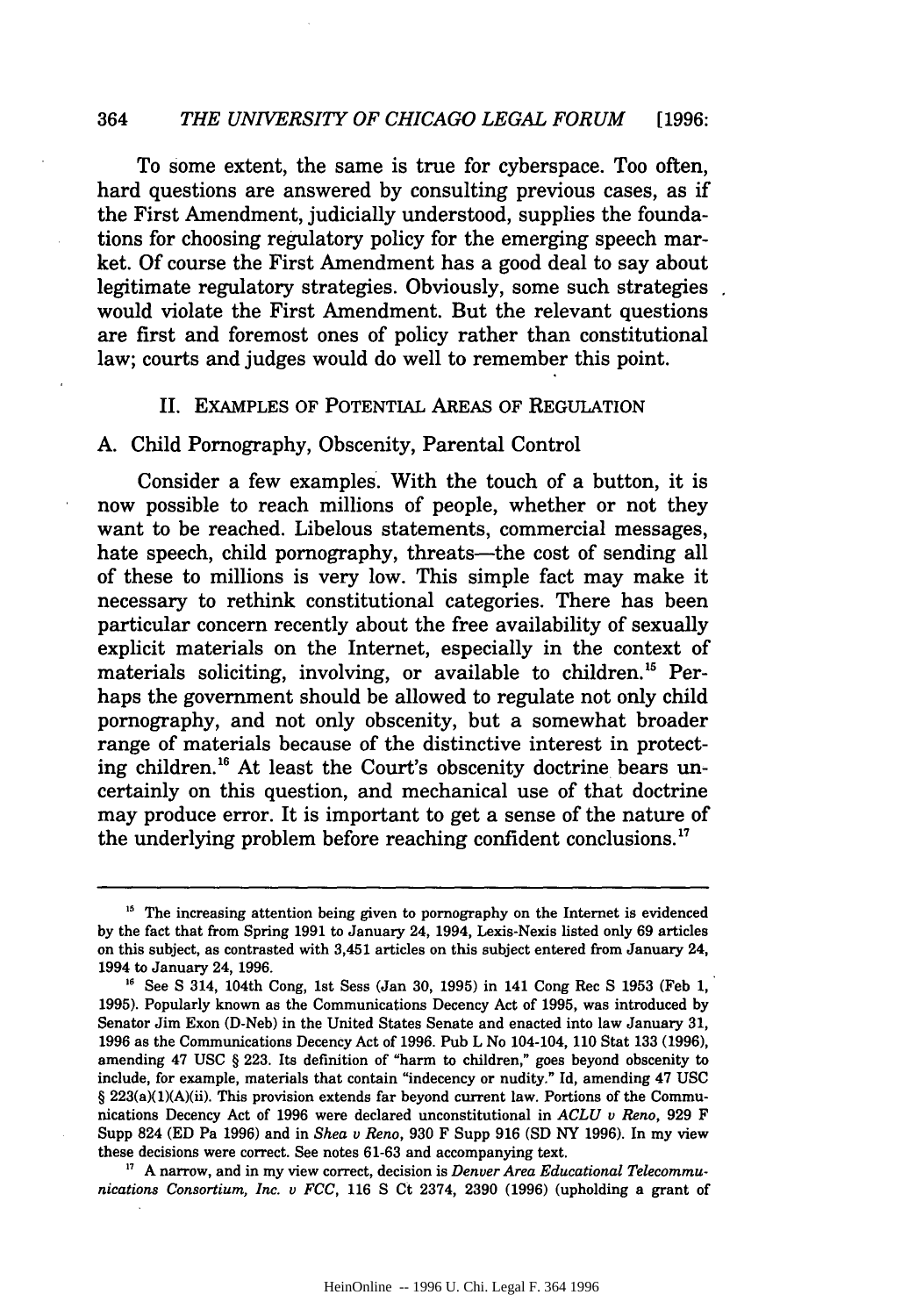Related issues are raised by the use of the Internet to circulate libelous, threatening, or sexually violent material about an identifiable person. It may well be that the easy transmission of such material to millions of people will justify deference to reasonable legislative judgments.<sup>18</sup>

Suppose that the government intends to assist parental control by allowing families to "block" certain material and to prevent it from entering the home. This idea would bear an obvious resemblance to the controversial "v-chip" proposal that was recently enacted by Congress.<sup>19</sup> Through this enactment, Congress is requiring new televisions to be equipped with technology enabling parents to block certain programming. The requirement may substantially affect programming because of anticipated parental blocking; but this by itself is not constitutionally decisive. The existence of such an effect resulting from anticipated viewer behavior is part of a well-functioning market. Proposals of this sort would facilitate parental control, but would not involve federal content regulation; they would not involve direct governmental control or censorship of the speech market.<sup>20</sup> Because they are noncensorial and facilitative, courts should treat them more leniently.

The only serious questions include selectivity and bias: Is the government facilitating the exclusion of material of which the government disapproves? If so, the fact that no direct regulation is involved is not enough; impermissible selectivity would be objectionable by itself. Certainly it would be troublesome if the government enabled people to screen out material of a certain, governmentally disapproved content; imagine a governmentally mandated "Democrat chip" or "Gingrich chip" or "liberal chip." But the "v-chip" is best seen as lacking this feature. It would discriminate on the basis of content, not on the basis of view-

permission to exclude "indecent" programming),

<sup>&</sup>lt;sup>18</sup> But see *United States v Baker*, 890 F Supp 1375 (1995). In that case, the defendants sent sexually explicit e-mail to one another which contained the graphic description of the torture, rape, and murder of a classmate of one of the defendants. The government charged the defendants with transmitting threats to injure or kidnap another. The court dismissed the charges, finding that the descriptions contained in the e-mail were fiction and did not constitute a "true threat" under the statute.

<sup>&</sup>lt;sup>19</sup> Pub L No 104-104, 110 Stat at 141-42 amending 47 USC  $\S$  223 (cited in note 16). See Newton N. Minow and Craig L. Lamay, *Abandoned in the Wasteland* (Hill and Wang, 1994).

<sup>&</sup>lt;sup>20</sup> See *Denver Area*, 116 S Ct at 2390, which is strong support for the validity of the v-chip, especially insofar as it upholds  $\S$  10(a) of the Cable Television Consumer Protection and Competition Act of 1992, § 10(a), Pub L No 102-385, 106 Stat 1486, codified at 47 USC § 532(h) (1994).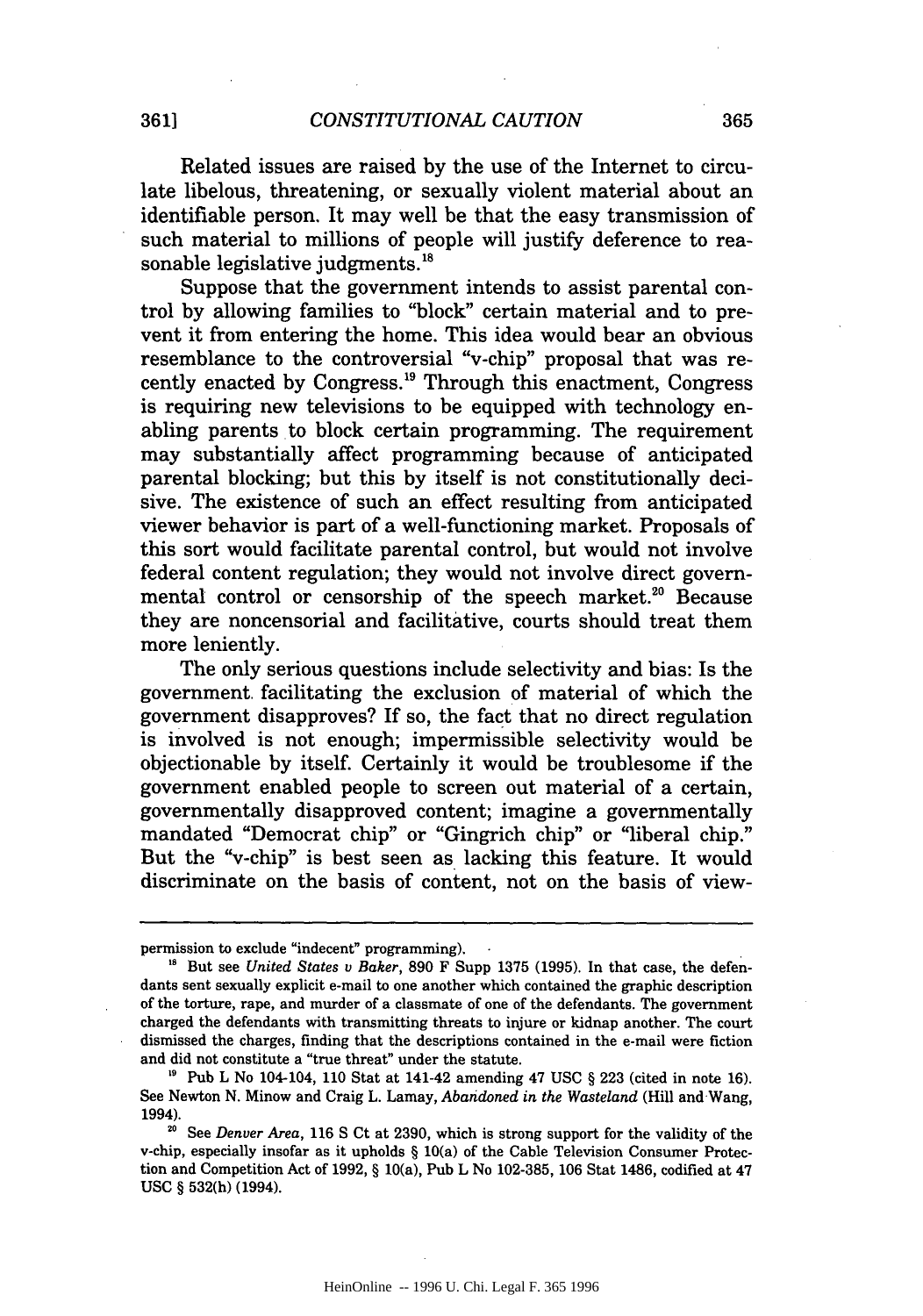point. For this reason it should probably be upheld, at least on an appropriate factual record demonstrating that the government is attempting to combat harm rather than content or viewpoint.<sup>21</sup> What I am emphasizing here is that preexisting categories do not give clear guidance and that it is best for the courts to proceed in a cautious manner.

#### B. Violence and the Internet

Let me turn now to a question that has received considerable public attention and that particularly shows the need for a degree of judicial caution in using the First Amendment: the question of violent speech on the Internet.<sup>22</sup> Applying ordinary standards, constitutional lawyers may well believe that this is a simple issue, settled by *Brandenburg v Ohio.*<sup>23</sup> But things are more complex.

The controversy arose last spring when talk-show host G. Gordon Liddy, speaking on the radio to millions of people, explained how to shoot agents of the Bureau of Alcohol, Tobacco, and Firearms: "Head shots, head shots **....** Kill the sons of bitches."24 Later he said, "[s]hoot twice to the belly and if that does not work, shoot to the groin area."25 On March 23, the full text of the *Terrorist's Handbook* was posted on the Internet, including instructions on how to make a bomb (the same bomb, as it happens, that was used in Oklahoma City). $^{26}$  By the time of the Oklahoma bombing on April 19, three more people had posted bomb-making instructions, which could also be found on the Internet in the *Anarchist's Cookbook.27* On the National Rifle Association's Internet "Bullet 'N' Board," someone calling himself "Warmaster" explained how to make bombs using babyfood jars.28 Warmaster wrote, "These simple, powerful bombs

**<sup>21</sup>***Denver Area,* 116 S Ct at 2385-87.

**<sup>22</sup>** See Cass R. Sunstein, *Is Violent Speech a Right?,* American Prospect 34-35 (Summer 1995).

**<sup>23</sup>** 395 US 444, 449 (1969) (holding that the First and Fourteenth Amendment condemn a statute which purports to punish mere advocacy and to forbid assembly with others merely to advocate the described type of action).

<sup>&</sup>lt;sup>24</sup> See James Coates and Mike Dorning, On the Internet, Extremists Spread Hate with *Every Keystroke,* Chi Tribune 1-14 (Apr 26, 1995); Cass R. Sunstein, *What To Do With G. Gordon Liddy: Is Violent Speech a Right?,* Current 21 (Nov 1995).

**<sup>25</sup>**Id.

<sup>&</sup>lt;sup>26</sup> Sunstein, Current at 21 (cited in note 24); *Lawless*, The Economist S15 (July 1, 1995).

<sup>&</sup>lt;sup>27</sup> Sunstein, Current at 21 (cited in note 24).

<sup>&</sup>lt;sup>28</sup> Id: Guy Gugliotta, *NRA, Backers Have Focused in on ATF*; *Gun Group's Ad Charg-*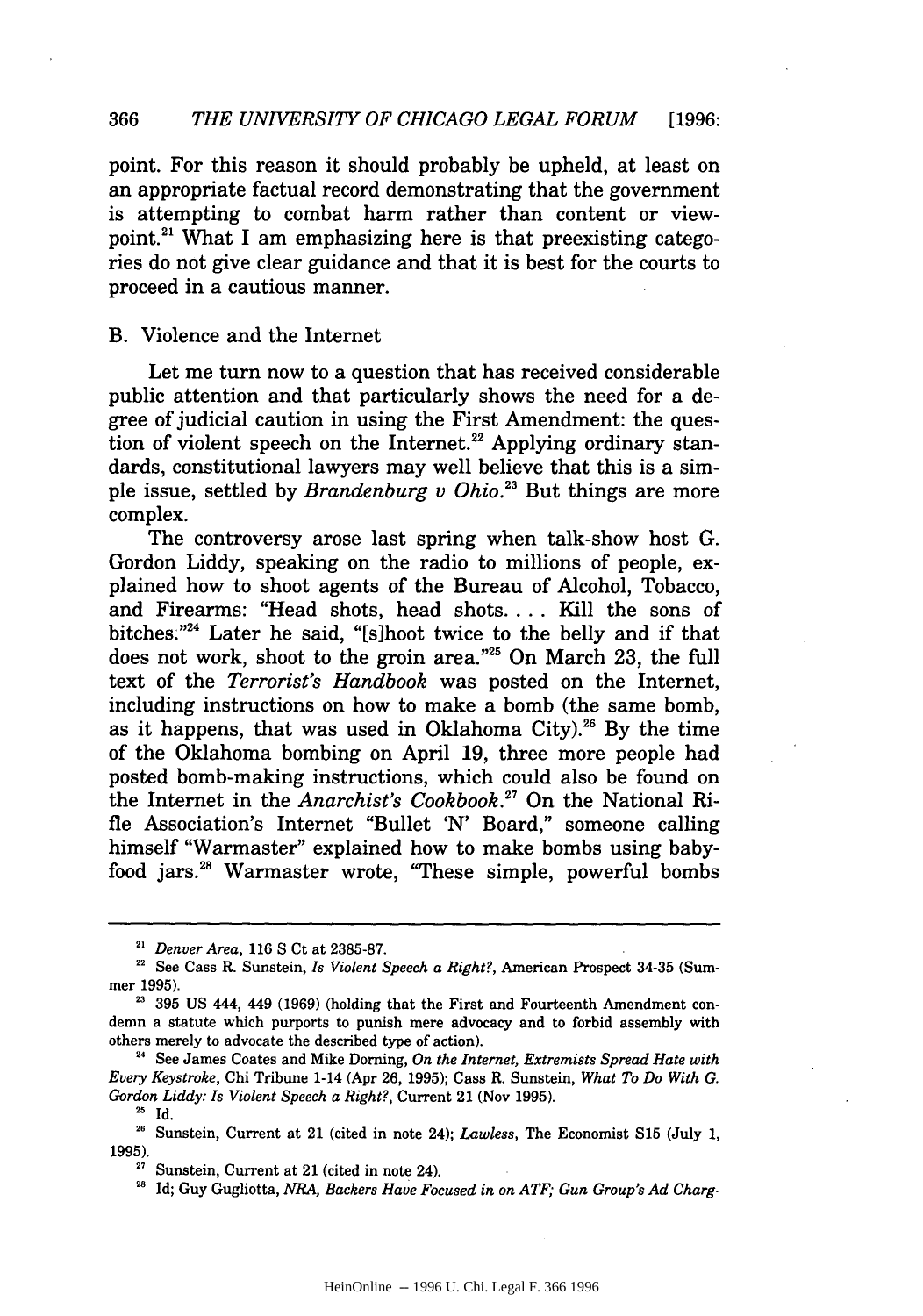are not very well known even though all the materials can be easily obtained by anyone (including minors)."29 After the Oklahoma bombing, an anonymous notice was posted to dozens of Usenet news groups listing all the materials in the Oklahoma City bomb, explaining why the bomb allegedly did not fully explode and exploring how to improve future bombs.<sup>30</sup>

Fifty hate groups are reported to be communicating on the Internet, sometimes about conspiracies and (by now this will come as no surprise) formulas for making bombs.<sup>31</sup> On shortwave radio, people talk about bizarre United Nations plots and urge that "the American people ought to go there bodily, rip down the United Nations building and kick those bastards right off our soil."<sup>32</sup> In fact, last year Rush Limbaugh, who does not advocate violence, said to his audience, "The second violent American revolution is just about, I got my fingers about a fourth of an inch apart, is just about that far away. Because these people are sick and tired of a bunch of bureaucrats in Washington driving into town and telling them what they can and can't  $do.^{"33}$ 

In the wake of the Oklahoma City bombing, a national debate has erupted about speech over the Internet counseling violence or inciting hatred of public officials. $34$  Of course it is unclear whether such speech has had a causal role in any act of bombing. But new technologies, and particularly the Internet, have put the problem of incitement into sharp relief. It is likely, perhaps inevitable, that hateful and violent messages carried over the airwaves and the Internet will someday be responsible

es 'Rogue Agency' With Misconduct, Abuse and 'Contempt for Civil Rights', Wash Post A16 (April 26, 1995). See also Mark Sauer and Jim Okerblom, *Patriotism or Paranoia?,* San Diego Union-Tribune El, E4 (May 4, 1995).

Sauer & Okerblom, San Diego Union-Tribune at E4 (cited in note 28).

<sup>30</sup> Sunstein, Current at 21 (cited in note 24); See also Steve Marlowe, *Cops Get Copies of Napalm Recipe; Kids Had Formula on Computer Disk,* The Record **Al** (Apr 20, 1995); Matthew Mosk, *Bomb Manual Ready, Waiting,* The Record NJ1 (May 5, 1995).

**<sup>&</sup>quot;** Joseph P. Shapiro, *Extremism in America: An epidemic of fear and loathing,* US News & World Report 37, 39 (May 8, 1995). See also Nathaniel Sheppard, Jr., *Hate Groups Embrace Cyberspace as Weapon,* Chi Tribune 1-1 (Dec 12, 1995).

<sup>&</sup>lt;sup>32</sup> All Things Considered: Hate Groups Use Short Wave to Rant, Rave and Recruit, (National Public Radio, May 4, 1995) (transcript of show 1837, segment 7, on file at the *Legal Forum* office).

Robert Wright, *Did Newt Do It?,* The New Republic 4, 45 (May 15, 1995).

See Eric Lichtblau & Jim Newton, *Internet Blamed for Steep Rise in Bomb Reports,* LA Times B1 (June 27, 1996); Debra Gersh Hernandez, *Mayhem Online,* Editor & Publisher 34 (June 24, 1995); Charles V. Zehren, *The Debate to Limit Cyberhate,* Newsday A7 (May 12, 1995); Kelly Owen, *Hate Speech on Internet Called Protected by Constitution, LA* Times A17 (May 12, 1995).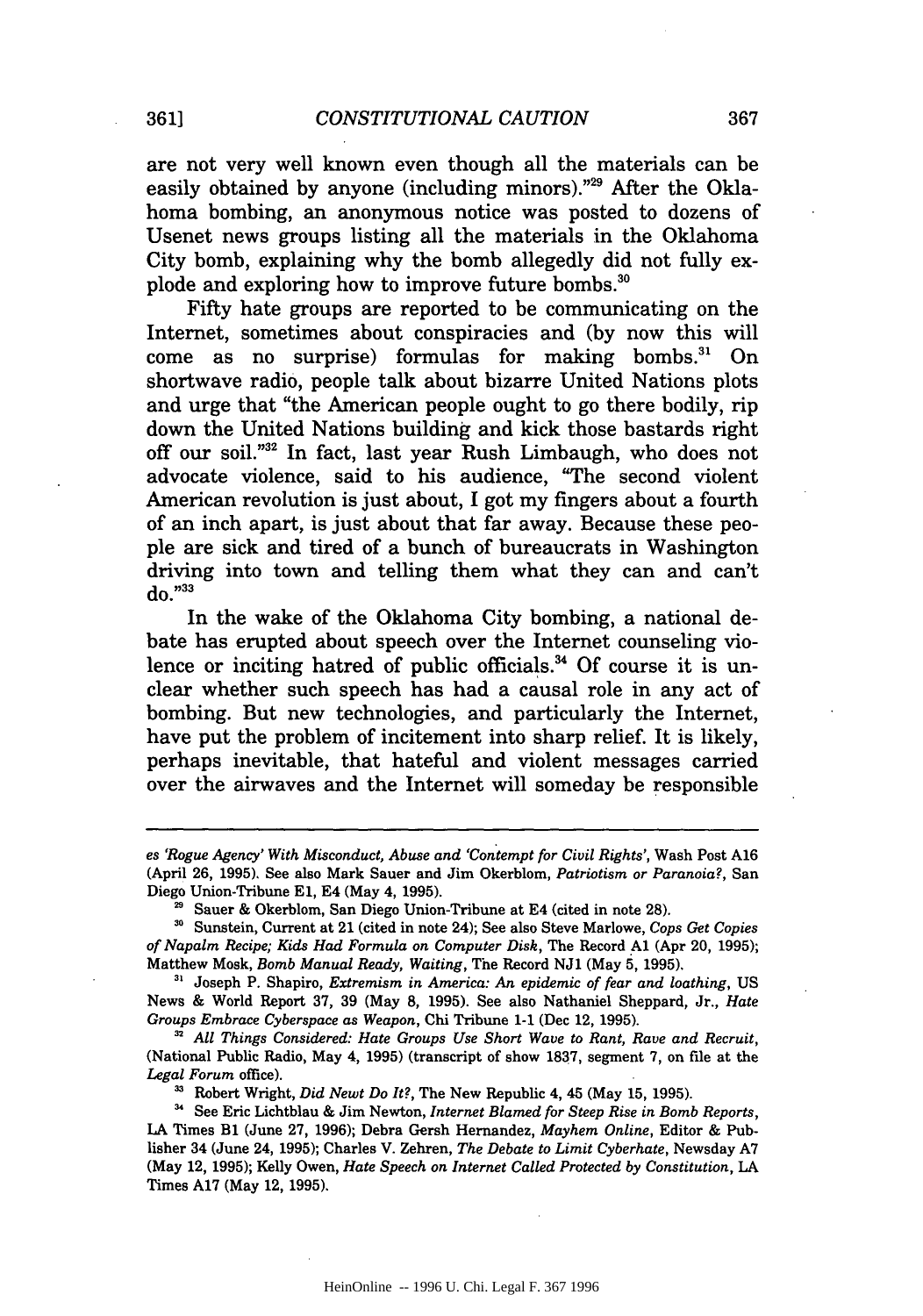for acts of violence. This is simply a statement of probability. The questions raised for constitutional lawyers are these: Is that probability grounds for restricting such speech? Would restrictions on speech advocating violence or showing how to engage in violent acts be acceptable under the First Amendment? And how do preexisting categories bear on the current issue?

#### *1. The clear and present danger doctrine and its evolution.*

It should go without saying that recent events should not be a pretext for allowing the government to control political dissent, including extremist speech and legitimate hyperbole (a large and important category). But the new and unanswered question has to do with the constitutionality of restrictions on speech that expressly advocates illegal, murderous violence in messages to mass audiences. For most of American history, the courts held that no one has a right to advocate violations of the law.<sup>35</sup> They ruled that advocacy of crime is wholly outside of the First Amendment-akin to a criminal attempt and punishable as such. $36$  Indeed, many of the judges revered as the strongest champions of free speech believed that express advocacy of crime was punishable. Judge Learned Hand, in his great 1917 opinion in *Masses Publishing Co. v Patten,37* established himself as a true hero of free speech when he said that even dangerous dissident speech was generally protected against government regulation. But Hand himself agreed that government could regulate any speaker who would "counsel or advise a man" to commit an unlawful act.<sup>38</sup>

In the same period the Supreme Court concluded that government could punish all speech, including advocacy of illegality, that had a "tendency" to produce illegality.39 Justices Holmes and Brandeis, the dissenters from this conclusion, took a different approach, saying that speech could be subjected to regulation only if it was likely to produce imminent harm:<sup>40</sup> thus they origi-

**<sup>&</sup>quot;** See Geoffrey R. Stone, et al, *Constitutional Law* 1025 (Little Brown, 2d ed 1991) (cited in note 6). See also *Masses Publishing Co. v Patten,* 244 F 535 (SD NY 1917), rev'd, 246 F 24 (2d Cir 1917).

**<sup>36</sup>**Stone, et al, *Constitutional Law* at 1031 (cited in note 6); *Masses Publishing,* 244 F at 540.

*<sup>17</sup>Masses Publishing,* 244 F at 539.

<sup>&</sup>lt;sup>38</sup> Id at 540.

**<sup>9</sup>** See Stone, et al, *Constitutional Law* at 1031 (cited in note 6).

**<sup>&#</sup>x27;0** See *Abrams v United States,* 250 US 616 (1919) (Holmes and Brandeis dissenting); *Whitney v California,* 274 US 357 (1927) (Brandeis and Holmes concurring). But see *Brandenburg v Ohio,* 395 US 444 (1969) (overruling *Whitney).*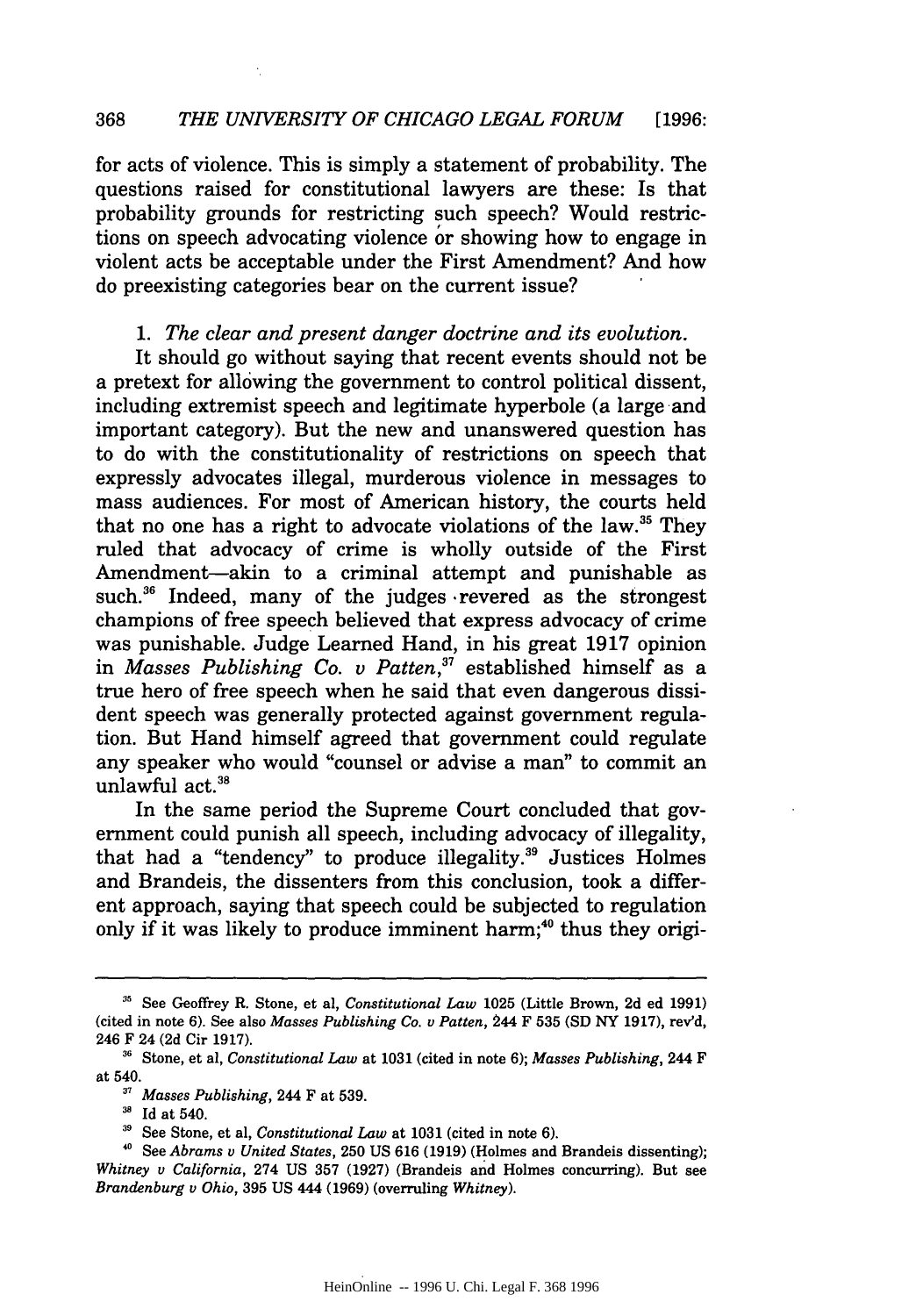nated the famous "clear and present danger" test.<sup>41</sup> But even Holmes and Brandeis suggested that the government could punish speakers who had the explicit intention of encouraging  $cmme<sup>42</sup>$ 

For many years thereafter, the Supreme Court tried to distinguish between speech that was meant as a contribution to democratic deliberation and speech that was designed to encourage illegality.<sup>43</sup> The former was protected; the latter was not. In 1951 the Court concluded in *Dennis v United States"* that a danger need not be so "clear and present" if the ultimate harm was very grave.<sup>45</sup> The break in the doctrine did not come until the Court's 1969 decision in *Brandenburg v Ohio."* There the Court said the government could not take action against a member of the Ku Klux Klan, who said, among other things, "[W]e're not a revengent organization, but if our President, our Congress, our Supreme Court, continues to suppress the white, Caucasian race, it's possible that there might have to be some revengence taken."47 The speaker did not explicitly advocate illegal acts or illegal violence. But in its decision, the Court announced a broad principle, ruling that the right to free speech does "not permit a State to forbid or proscribe advocacy of the use of force or of law violation except where such advocacy is directed to inciting or producing imminent lawless action and is likely to incite or produce such action."<sup>48</sup>

Offering extraordinarily broad protection to political dissent, the Court required the government to meet three different criteria to regulate speech.<sup>49</sup> First, the speaker must promote not just any lawless action but "imminent" lawless action.<sup>50</sup> Second, the imminent lawless action must be "likely" to occur.<sup>51</sup> Third, the speaker must intend to produce imminent lawless action.<sup>52</sup>

*Abrams,* 250 **US** at 627 (Holmes dissenting); *Whitney,* 274 US at 373 (Brandeis concurring). *<sup>42</sup>Abrams,* **250** US at **627** (Holmes dissenting); *Whitney,* 274 US at 374 (Brandeis

concurring). **<sup>41</sup>**Stone, et al, *Constitutional Law* at 1070 (cited in note **6).**

<sup>341</sup> US 494 (1951).

Id at **510-11. <sup>46</sup>395 US** at 444.

<sup>47</sup> **Id** at 446.

**<sup>41</sup>** Id at 447.

**<sup>49</sup> Id.**

**<sup>&#</sup>x27;** *Brandenberg,* **395 US** at 447.

**s' Id.**

**<sup>52</sup>**Id (stating that the speech must be "directed to inciting or producing imminent lawless action").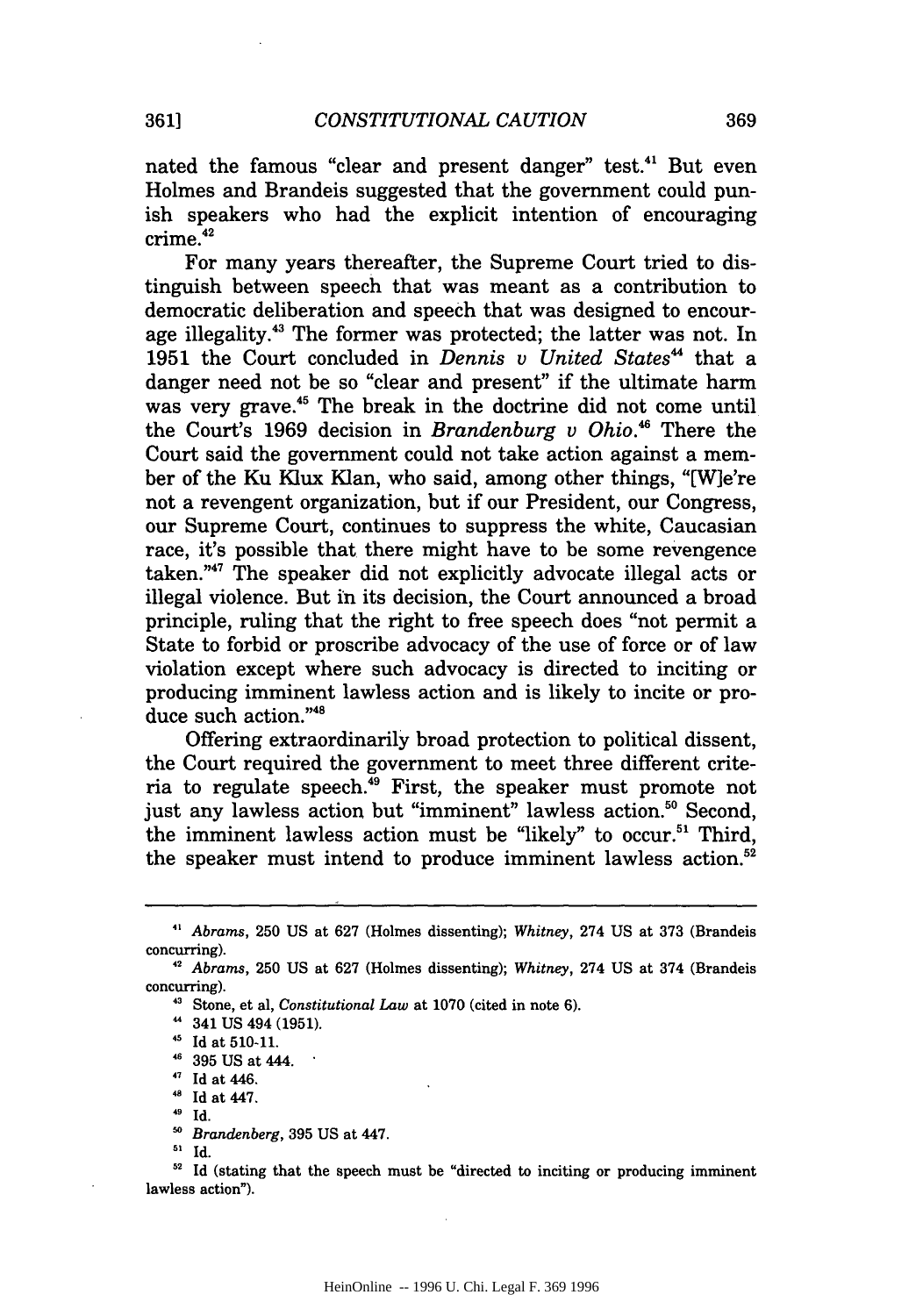The *Brandenburg* test borrows something from Hand and something from Holmes and produces a standard even more protective of speech than either of theirs.

#### 2. *Old standards, new technology.*

Applied straightforwardly, the *Brandenburg* test seems to protect most speech that can be heard on the airwaves or found on the Internet. It suggests that there is no need for casuistry and that a simple rule can resolve all cases. And in general, the *Brandenburg* test makes a great deal of sense. Remarks like those quoted from Rush Limbaugh unquestionably qualify for protection; such remarks are not likely to incite imminent lawless action, and in any case they are not "directed to" producing such action. They should also qualify as legitimate hyperbole, a category recognized in a 1969 decision allowing a war protester to say, "If they ever make me carry a rifle the first man I want to get in my sights is L. B. **J."53** Even Liddy's irresponsible statements might receive protection insofar as they could be viewed as unlikely to produce imminent illegality. A high degree of protection and breathing space makes a great deal of sense whenever the speech at issue is political protest, which lies at the core of the First Amendment.

But there is some ambiguity in the *Brandenburg* test, especially in the context of modern technologies, and it is here that a high degree of judicial caution is appropriate. Suppose that an incendiary speech, expressly advocating illegal violence, is not likely to produce lawlessness in any particular listener or viewer. But suppose too that it is believed that of the millions of listeners, one or two, or ten, may well be provoked to act, and perhaps to imminent, illegal violence. Might the government ban advocacy of criminal violence in mass communications when it is reasonable to think that one person, or a few, will take action? *Brandenburg* offers a reasonable approach to the somewhat vague speech in question in that case, which was made in a setting where relatively few people were in earshot. But the case offers unclear guidance on the express advocacy of criminal violence via the airwaves or the Internet.

When messages advocating murderous violence are sent to large numbers of people, it is possible to think that the *Brandenburg* calculus changes: Government may well have the authority to stop speakers from expressly advocating the illegal

*<sup>5-</sup> Watts v United States,* 394 **US 705, 706 (1969).**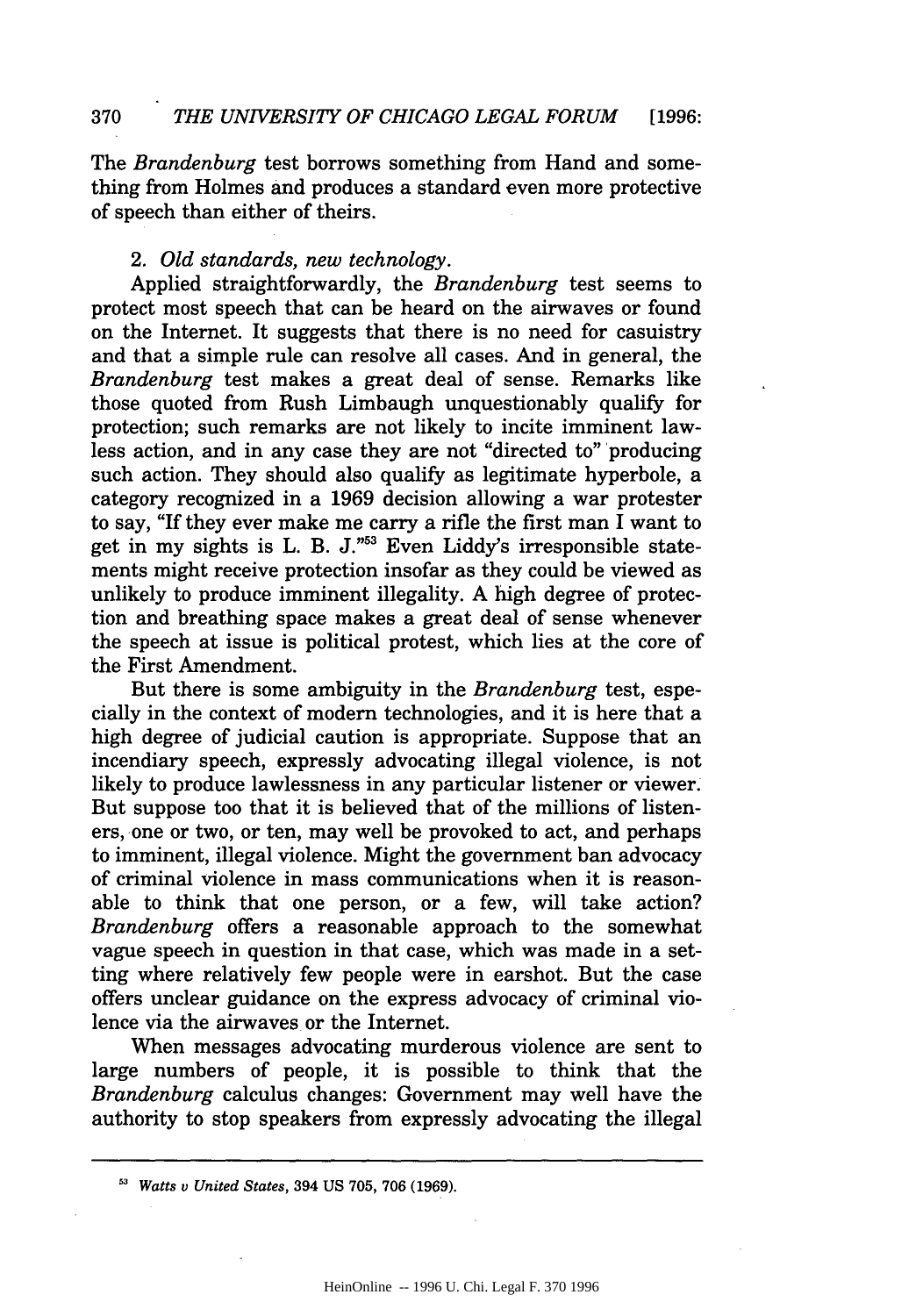use of force, at least if it is designed to kill people. The calculus changes when the risk of harm increases because of the sheer number of people exposed. Hence the requirement of causation might be loosened, at least for explicit advocacy of murder. There is little democratic value in protecting simple counsels of murder, 4 and the ordinary *Brandenburg* requirements might be loosened where the risks are great. Consider, for example, the fact that Congress has made it a crime to threaten to assassinate the President, and the Court has cast no doubt on that restriction of speech.55 It would be a short step, not threatening legitimate public dissent, for the Federal Communications Commission to impose civil sanctions on those who expressly advocate illegal acts aimed at killing people. Courts might well conclude that the government may use its power over the airwaves to ensure that this sort of advocacy does not occur.

Of course, there are serious problems in drawing the line between counsels of violence that should be subject to regulation and those that should not. We might begin (and perhaps we should end) with restrictions on express advocacy of unlawful killing; this is the clearest case. I am not trying to draw conclusions so much as I am trying to suggest reasons for courts to be cautious in invoking the Constitution. In any case, we can now see that existing doctrine does not justify a simple conclusion. It was built on different factual circumstances; it was designed for what was, with respect to communications, a quite different world. The degree of danger from counsels of murder has increased with the rise of the Internet.

Authorizing the restriction of any speech, even counsels of violent crime, creates serious risks. It is unnecessary to emphasize that government often overreacts to short-term events, and the 1995 Oklahoma City tragedy, for example, should not be the occasion for an attack on extremist political dissent. Vigorous, even hateful, criticism of government is very much at the heart of the right to free speech. Certainly advocacy of law violation can

<sup>&</sup>lt;sup>54</sup> The case might be different, however, if the counsel of violence is made part of an actual political argument. See *Cohen v California,* 403 US 15 (1971) (holding that a state could not, consistently with the First and Fourteenth Amendments, make wearing a jacket with the words "Fuck the Draft" a criminal offense).

<sup>&</sup>lt;sup>55</sup> See Watts, 394 US at 707 (upholding the facial validity of a statute criminalizing threats of violence directed against the President because of the "overwhelmin[g] interest in protecting the safety of [the] Chief Executive and in allowing him to perform his duties without interference from threats of physical violence"). See also *R.A. v St. Paul,* 505 US 377 (1992) (stating "the Federal Government can criminalize only those threats of violence that are directed against the President").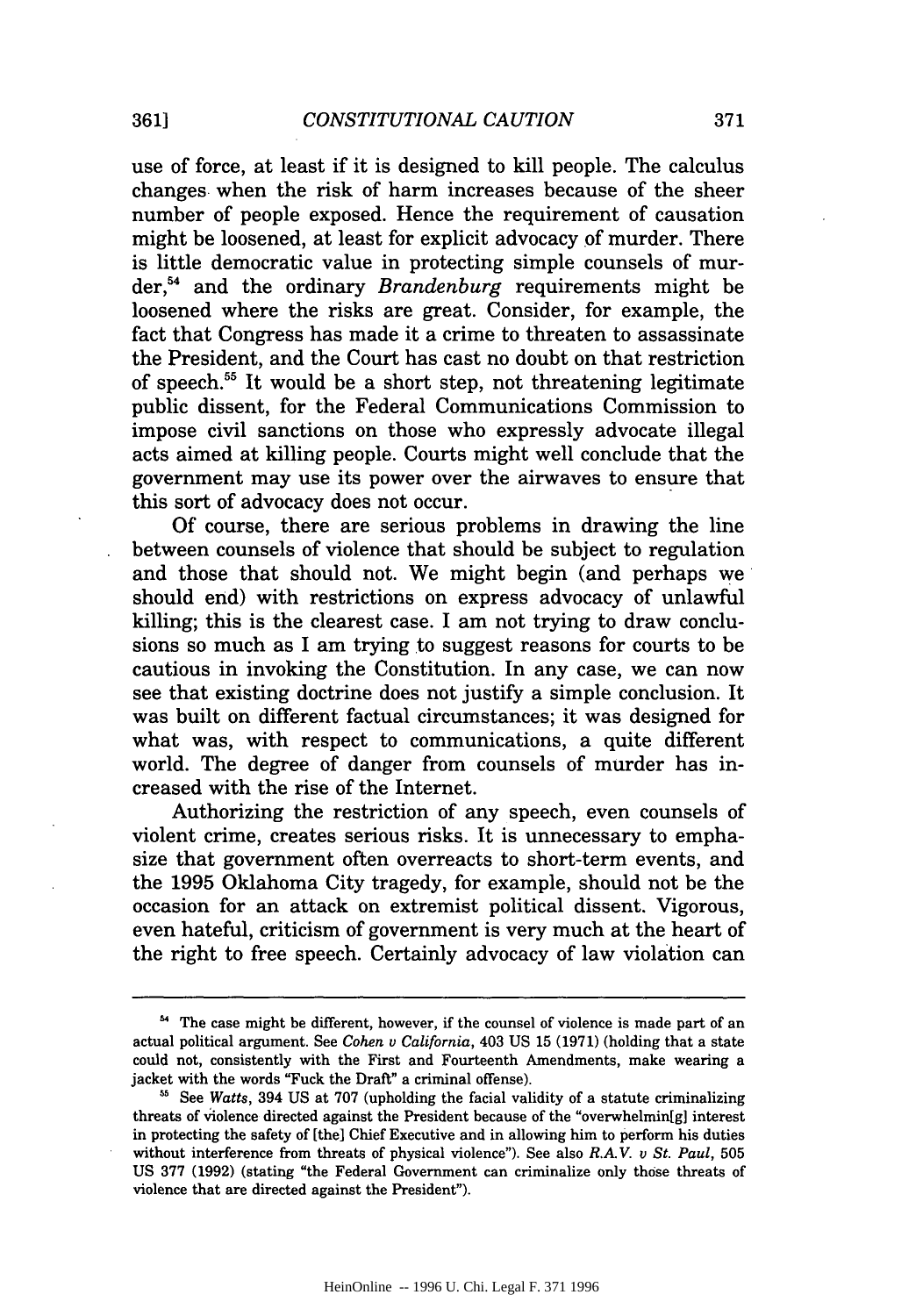be an appropriate part of democratic debate. As the example of Martin Luther King, Jr. testifies, there is an honorable tradition of civil disobedience. We should sharply distinguish, however, King's form of nonviolent civil disobedience from counsels or acts of murder. The principle condemning government regulation of political opinions, including the advocacy of illegal acts, need not be interpreted to bar the government from restricting advocacy of unlawful killing on the mass media. These are hard cases, and courts should be reluctant to conclude that the First Amendment forbids well-designed legislative initiatives.

#### 3. *Bombs.*

Does the government have the power to limit speech containing instructions on how to build weapons of mass destruction? The *Brandenburg* test was designed mostly to protect unpopular points of view from government controls; it need not protect the publication of bomb manuals, at least if these manuals are being transmitted to millions of people. Instructions for building bombs are not a point of view, and if government wants to stop the mass dissemination of this material, it should probably be allowed to do so. A lower court so ruled in a 1979 case involving an article in *The Progressive* that described how to make a hydrogen bomb.<sup>56</sup> The court's argument is even stronger as applied to the speech on the Internet, where so many people can be reached so easily. $57$  In such a case, the potential harm from the relevant materials is significantly increased. And bomb manuals, qua bomb manuals, do not deserve the highest degree of constitution-

**<sup>56</sup>**See *United States v Progressive, Inc.,* 467 F Supp 990 (WD Wis 1979), dismissed by 610 F2d 819 (7th Cir 1979) (unpublished order).

<sup>&</sup>lt;sup>57</sup> It is worth observing here that the nation's leaders can do a good deal short of regulation. The President and other public officials should exercise their own rights of free speech to challenge hateful, incendiary speech. Although public officials could abuse these rights so as to chill legitimate protest, President Clinton's statements condemning hatred on the radio and on the Internet were entirely on the mark. Public disapproval may ultimately have a salutary effect (as it recently did in the case of violent television shows), even without the force of law.

In addition, private institutions, such as broadcasting stations, should think carefully about their own civic responsibilities. An owner of a station or a programming manager is under no constitutional obligation to air speakers who encourage illegal violence. Stations that deny airtime for such views do no harm to the First Amendment but on the contrary exercise their own rights, and in just the right way. In recent months, public and private concern about hate-mongering has encouraged some stations to cancel G. Gordon Liddy's show; this is not a threat to free speech but an exercise of civic duties. Similarly, private online networks, such as Prodigy and America Online, have not only a right but a moral obligation to discourage speech that expressly counsels illegal killing.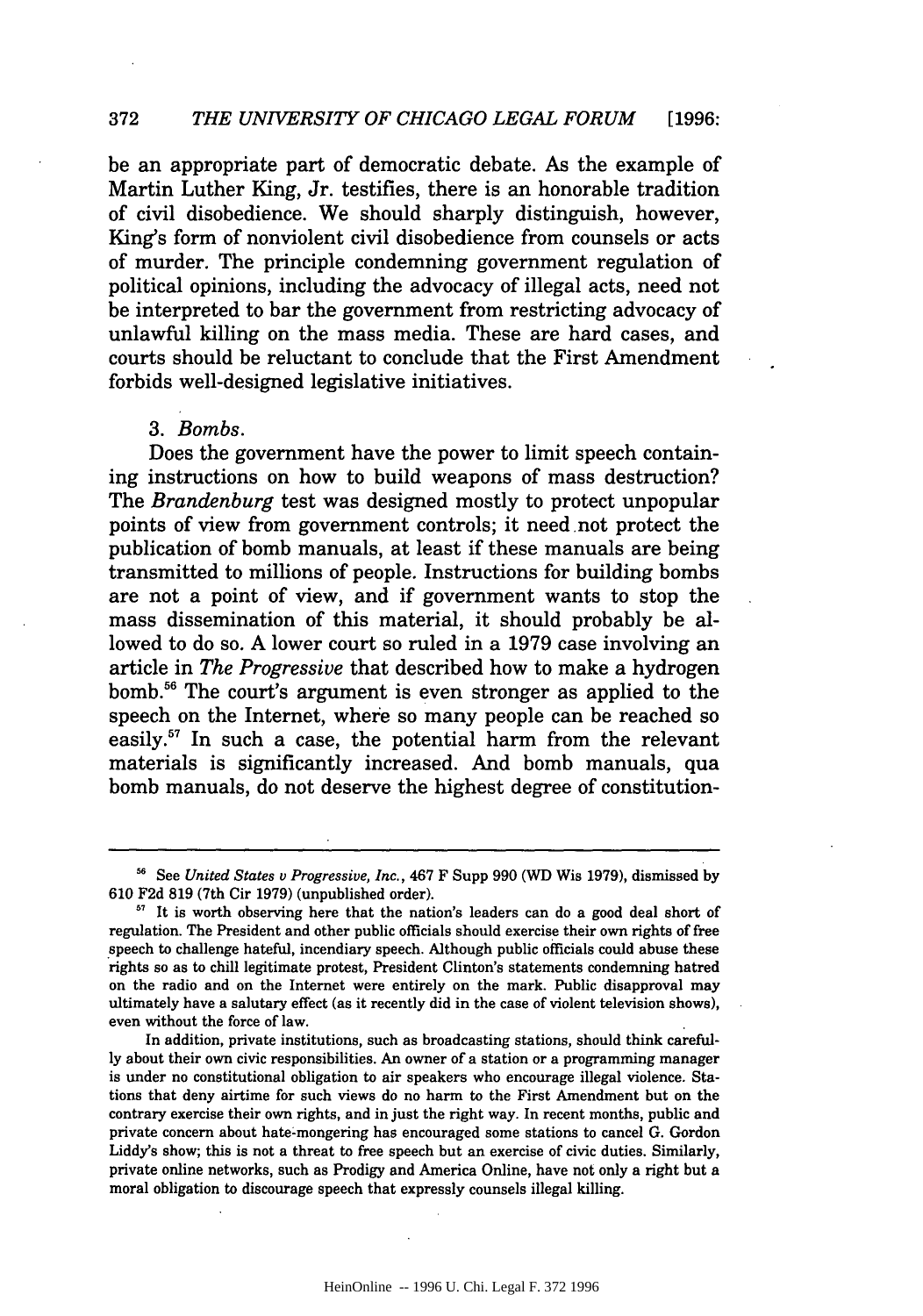al protection. Regulation of instructions on how to commit terrorist acts does not place the government in a position where it does not belong.<sup>58</sup>

#### III. QUALIFICATIONS

None of this suggests that the First Amendment has no role in cyberspace. I suggest that the Court should proceed confident**ly** in three kinds of cases. The first involves those in which the government is discriminating on the basis of viewpoint. The prohibition on viewpoint discrimination is a natural inference from the First Amendment's ban on governmental favoritism. If the government regulates the Internet so as to preclude or prefer viewpoints of the government's liking, the First Amendment requires invalidation.

The second category includes cases in which government is regulating political speech. The heart of the First Amendment lies in democratic self-governance,<sup>59</sup> and when the government regulates political speech, there is special basis for suspicion. The only qualification is that courts should probably uphold viewpoint-neutral efforts to promote education and greater attention to public issues.<sup>60</sup>

Finally, courts should strike down palpably vague or overbroad statutes.<sup>61</sup> Nonpolitical speech may certainly be regu-

*<sup>50</sup> Progressive,* 467 F Supp at 990, however, involved a distinctive issue: an effort to show how easy it is to learn how to make a bomb.

**<sup>&</sup>quot;9** See Alexander Meiklejohn, *Free Speech and its Relation to Self-Government* (Harper & Row, 1948); Cass R. Sunstein, *Democracy and the Problem of Free Speech* (Free Press, 1993).

o See Cass R. Sunstein, *The First Amendment in Cyberspace,* 104 Yale L J 1757 (1995).

<sup>&</sup>lt;sup>61</sup> For key cases on the overbreadth doctrine, see *Gooding v Wilson*, 405 US 518, 519 (1972) (holding a Georgia statute to be on its face unconstitutionally vague and overbroad in providing that any person using to another "opprobrious words or abusive language, tending to cause a breach of the peace.., shall be guilty of a misdemeanor," when Georgia courts had held that the statute did not only apply to "fighting words"); *Broadrick v Oklahoma,* 413 US 601 (1973) (holding that an Oklahoma statute which prohibited any employee in the classified service from receiving or soliciting any assessment or contribution for any political organization or candidacy, did not set out sufficiently explicit standards, although it was not unconstitutionally vague or overbroad on its face); *City Council of the City of Los Angeles v Taxpayers for Vincent,* 466 US 789 (1984) (holding that an ordinance prohibiting posting of signs on public property was not unconstitutional as applied to expressive activities of a group of supporters of a political candidate); *Board of Airport Commissioners of the City of Los Angeles v Jews for Jesus, Inc.,* 482 US 569 (1987) (holding that a regulation banning all 'First Amendment activities" within the airport's "Central Terminal Area" was facially unconstitutional under the overbreadth doctrine because no conceivable governmental interest could justify this absolute prohibition of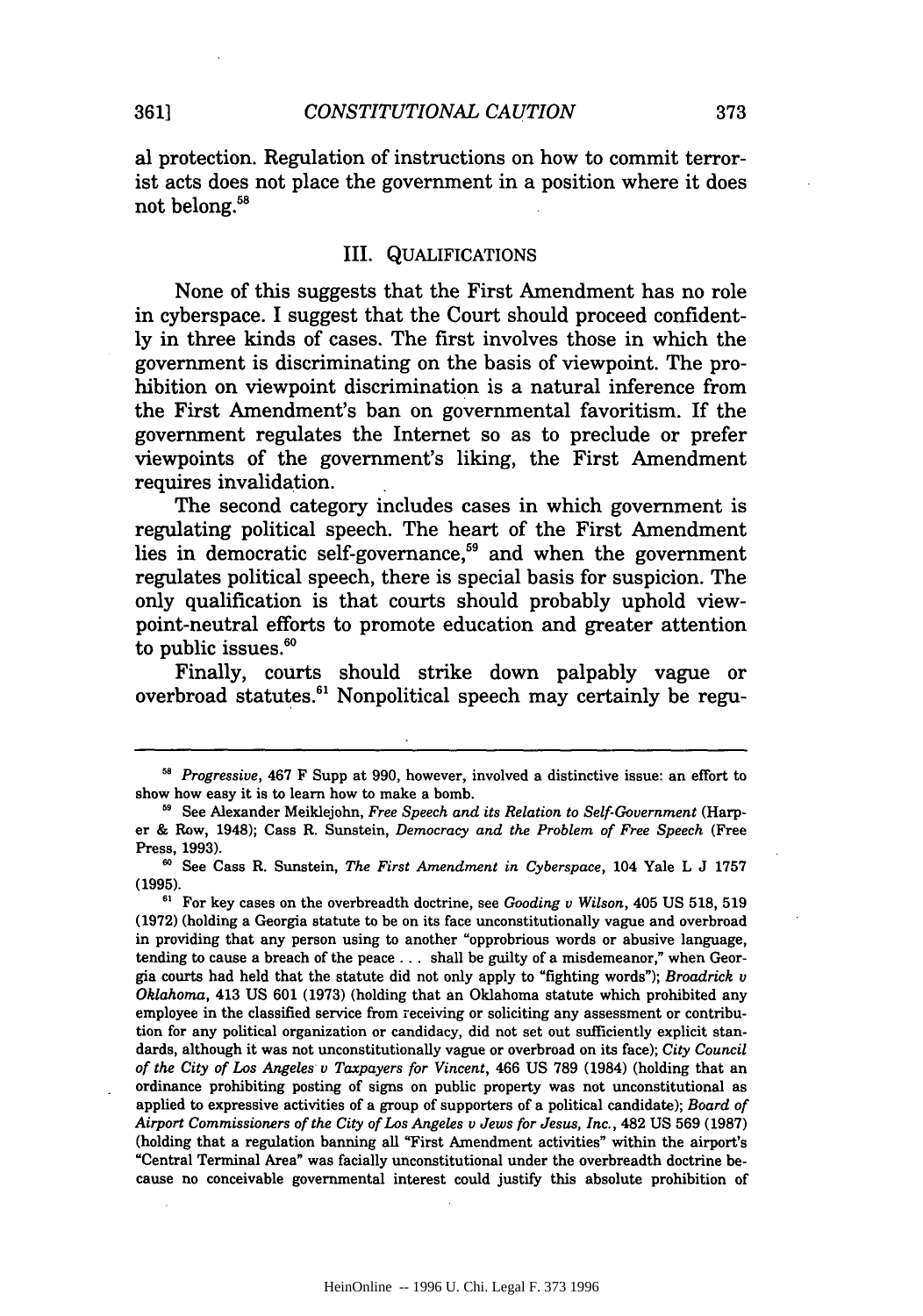lated in a constitutionally unacceptable manner. Statutes that produce guessing games for regulated parties create an unacceptable risk. Congress should be expected to regulate with at least a reasonable degree of clarity.<sup>62</sup> Thus lower courts were correct to invalidate a vague and broad statute banning "indecent" speech on the Internet.<sup>63</sup>

#### **CONCLUSION**

When values and institutions are in flux, it is appropriate for the Court to proceed casuistically and to avoid broad rulings. The constitutional issues raised **by** cyberspace will turn on issues that cannot be fully resolved in **1995, 1996,** or even **1999.** In some ways, the First Amendment is, with respect to modern communications markets, playing the same pernicious role as did the Due Process Clause in the early part of the twentieth century with respect to labor markets. Hard issues of value and fact-issues of policy in which policy analysts should play a large role-are displaced **by** reference to constitutional categories, some of them quite arcane, and some of them likely to be ill-suited to a good understanding of the underlying phenomena. In a period of rapid change and technological uncertainty, in which those schooled in law are likely to be ignorant, there is much room for tentative,

<sup>62</sup> An example of a law that could (and should) be held to be overbroad is the Communications Decency Act of 1996. Pub L No 104-104, 110 Stat 133 (1996), amending 47 USC § 223 (cited in note 16). This Act makes *all* telecommunications providers doing business in the United States potentially liable for the content of *anything* sent over their networks including "indecent" or "filthy" speech. Id, amending 47 USC  $\S 223(a)(1)(A)(ii)$ (cited in note 16):

<sup>63</sup> Shea v Reno, 930 F Supp 916 (SD NY 1996) (holding that portions of the Communications Decency Act of 1996 were unconstitutionally overbroad); *ACLU v Reno,* 929 F Supp 824 (ED Pa 1996) (holding the same portions of the Act unconstitutional).

speech); Brockett *v Spokane Arcades, Inc.,* 472 US 491 (1985) (deferring to Court of Appeal's conclusion that a Washington statute which included "lust" within its definition of "prurient" was unconstitutionally overbroad, but reversing the decision on the ground that the lower court should have partially invalidated the statute as to the portion including "lust" rather than entirely invalidating it). But see *New York v Ferber,* 458 US 747 (1982) (holding that a child pornography statute which prohibited "lewd exhibition of the genitals" was not overbroad).

For key cases on the vagueness doctrine, see *Connally v General Construction Co.,* 269 US 385, 391 (1926) (holding that a law is facially void if it is vague enough that people *"of* common intelligence must necessarily guess at its meaning and differ as to its application"); *Grayned v Rockford,* 408 US 104 (1972) (stating that it is a basic principle that a law which fails to clearly define the conduct it proscribes is unconstitutional); *Kolender v Lawson,* 461 US 352, 361 (1983) (holding that an antiloitering statute requiring people to carry identification" and to account for their presence if questioned by a police officer was unconstitutionally vague because the. law reached "a substantial amount of [protected First Amendment] conduct").